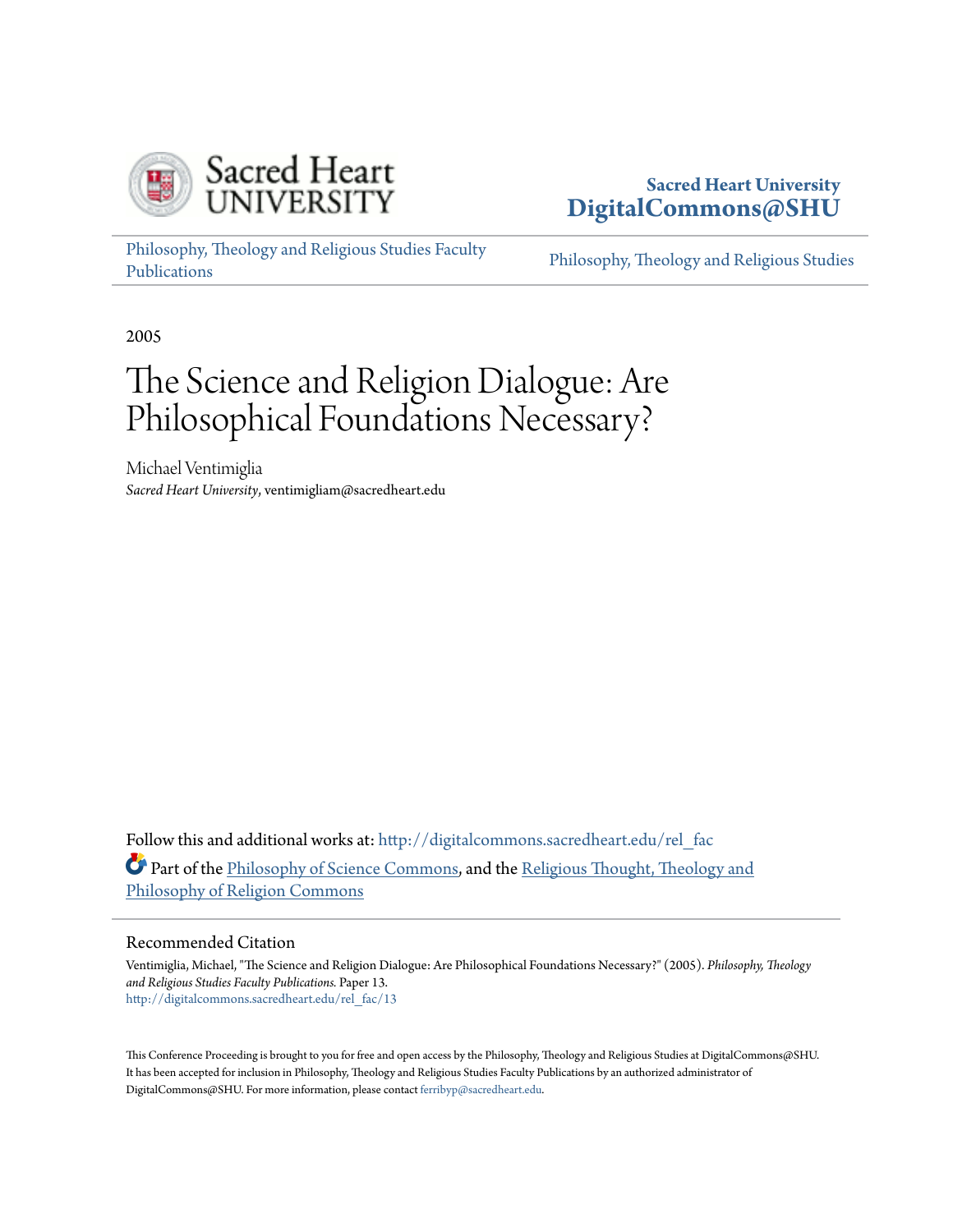Paper Title: "The Science and Religion Dialogue: Are Philosophical Foundations Necessary?" Author: Ventimiglia, Michael Institutional Affiliation: Assistant Professor of Philosophy, Sacred Heart University

This paper was prepared for "Science and Religion: Global Perspectives," January 4-8, 2005, in Philadelphia, PA, USA, a program of the Metanexus Institute (www.metanexus.net).

# Abstract:

William James is well-known for arguing that different words which describe the same practical state of affairs are, in fact, equivalent in meaning. This theory of meaning is one important strain of American pragmatism, the movement which remains America's primary philosophical contribution to intellectual history, and it invites us to consider a unique perspective on the contemporary dialogue between science and religion. Specifically, it raises the question of the necessity of philosophical foundations when there is practical agreement.

This paper argues that when practical agreement can be reached there are certain purposes for which philosophical foundations can be strategically ignored. For certain purposes, our concern should be to explore whether an imperative to other-regarding behavior can be grounded on *both* naturalistic and metaphysical premises. It is therefore at times prudent to abstract from divisive questions of philosophical foundations and focus on the practical consensus that can potentially be forged regarding the desirability of other-regarding behavior. Put bluntly, if a case for traditionally ethical, otherregarding, behavior can be made with or without traditional metaphysical underpinnings, then there are contexts in which it is best to make do without addressing the metaphysical question.

As a deliberately challenging "test case" the paper examines the work of biologist David Sloan Wilson and philosopher Eliot Sober in juxtaposition with a traditional account of Christian love. This paper attempts to provide a realistic assessment of the extent to which these two perspectives on altruism can provide similar accounts of desirable behavior, arguing finally that much practical agreement exists. To the extent that practical agreement can be negotiated, in this case and others, the paper argues that the divisive issue of philosophical foundations should be de-emphasized.

#### Biography:

Michael Ventimiglia received his doctorate in philosophy from the Pennsylvania State University in December of 2001. His dissertation, *"Evolutionary Love in Theory and Practice*" applies Charles Peirce's ideas on cosmic love and growth to the problem of how and why love tends to foster spiritual growth in the self. His primary current interest is in exploring whatever practical consensus exists between naturalistic and metaphysical accounts of other-regarding behavior. Related articles include "Science and Sentiment: Peirce, Lamarck and Evolutionary Love," published by the *Metanexus Institute* on *Metanexus.net* (January, 2002) and "Peircean *Agape* as a Philosophy of Education," forthcoming in *Studies in Philosophy and Education*. Related presentations include "Agape and Spiritual Growth," presented at the 2003 *Metanexus Institute* yearly conference and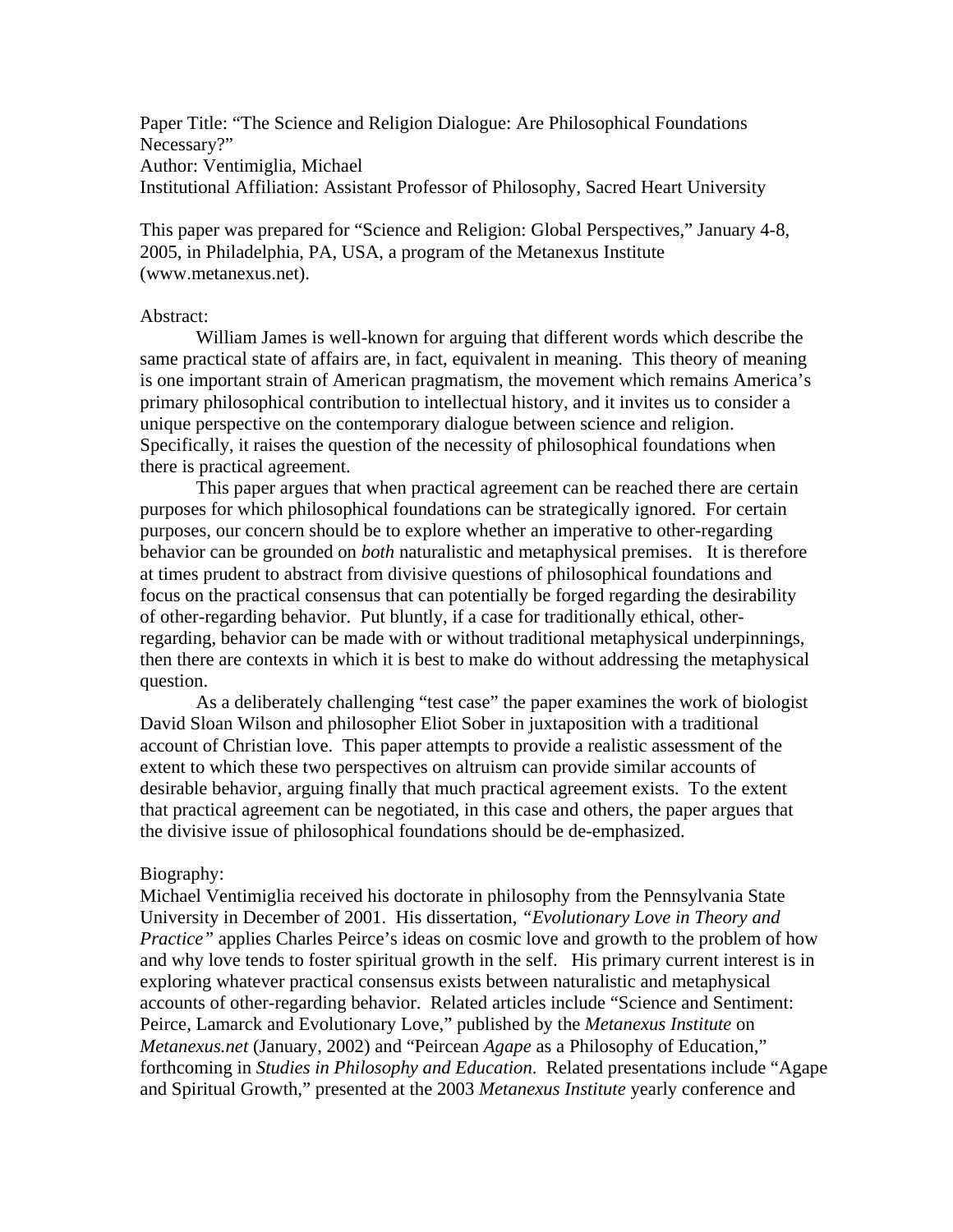participation in *Works of Love*, a summer seminar sponsored by the *Seminars in Christian Scholarship* at Calvin College. He is currently Assistant Professor of Philosophy and co-Director of the Hersher Institute for Applied Ethics at Sacred Heart University in Fairfield, CT.

#### Paper:

In the second chapter of William James' *Pragmatism*, James begins with an entertaining, if not mildly disturbing, anecdote about a philosophical dispute. During a camping trip, James returns from a solitary ramble to find the group vigorously debating whether a man chasing a squirrel around a tree could be said to "go around" the squirrel: "This human witness tries to get sight of the squirrel by moving rapidly around the tree, but no matter how fast he goes," James writes "the squirrel moves as fast in the opposite direction . . . The resultant metaphysical problem now is this: Does the man go round the squirrel or not? . . Which party is right, I said, depends upon what we practically mean by going 'round the squirrel' " (James, 1975). James goes on to demonstrate what we might have suspected ourselves, that this is merely a verbal dispute, and that once the meaning of the term "around" is clarified through an explanation of its practical consequences, the difficulty evaporates:

The pragmatic method is primarily a method of settling metaphysical disputes that otherwise might be interminable. Is the world one or many?- -fated or free?--material or spiritual--here are notions either of which may or may not hold good of the world; and disputes over such notions are unending. The pragmatic method in such cases is to try to interpret each notion by tracing its respective practical consequences. What difference would it practically make to anyone if this notion rather than the other notion were true? If no practical difference whatever can be traced, then the alternatives mean practically the same thing, and all dispute it idle. *(ibid.)*

The problem of philosophical foundations in the science and religion dialogue is not trivial, and it is not merely verbal. It is a serious difficulty which involves basic philosophical questions, questions which, in many cases, can be seen as variations on the essential questions of the history of philosophy. The claim I would like to make in this paper is not that the search for philosophical foundations is unimportant or unnecessary, but that *for certain purposes*, including a number of non-trivial purposes, it can, and perhaps should, be ignored. To the question: "Are philosophical foundations necessary for the science and religion dialogue?" my answer will be, "It depends." It depends upon the purpose and the context of the inquiry.

On the one hand, for the purposes of *theory*, philosophical foundations are surely necessary. Most disciplines of human thought function within the space of explicit or implicit philosophical foundations. These foundations are not, as the metaphor suggests, Cartesian building blocks upon which the discipline is methodically built, but functional assumptions which make it possible for those within the discipline to discern "what counts" as evidence for a truth claim. These foundations need not be articulated in advance of the pursuit; they may evolve or change radically as the discipline requires;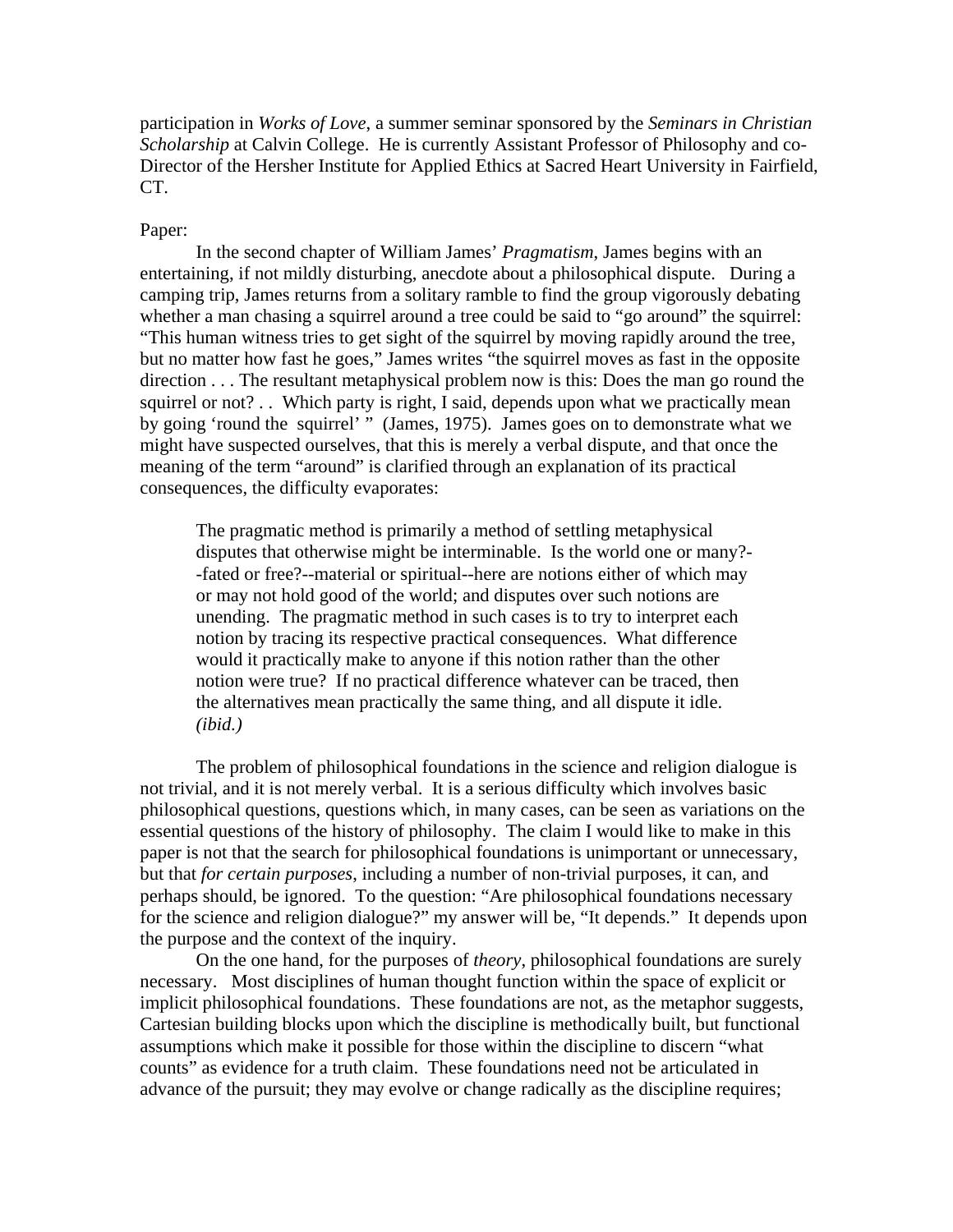and their character as philosophical assumptions may even be denied. But they are there, and their reality is evidenced by both the specific agreements that are reached within disciplines and the fundamental disagreements that often exist between disciplines. If only as an attempt to remove obstacles to effective cross-disciplinary communication, the continued pursuit of shared philosophical foundations is essential. For this reason alone, the attempt to articulate a theoretical framework by which theologians, biologists, physicists and philosophers can communicate is of the first importance.

 But for most people—and, I suspect, even for most of us--the search for philosophical foundations is more than just a theoretical pursuit. This creates a problem. The problem that arises is that while the community of human inquirers can wait generations upon generations for adequate cross-disciplinary foundations, each of us, individually, as finite human beings, cannot. We must make practical choices. Either consciously or by default each of us must make a single basic decision, the answer to which will solve many of our day-to-day practical dilemmas in advance: "What sort of person should I be?" Or, in pragmatic terms, "How shall I treat my fellow human beings?" The answer to this question cannot wait for interdisciplinary consensus about philosophical foundations. And for those of us who are also educators, the stakes are even higher. We are charged with a significant portion of the responsibility for assisting the younger members of our community in making this basic decision. Students in the United States are likely to come to college with values they have learned through a religious tradition. Many of them sense that they are faced with a choice between, on the one hand, science *or* religion or, on the other hand, living in an uneasy "intellectual schizophrenia"-- believers one day a week, hard-headed empiricists from Monday to Friday. Again, they are not in position to wait for the intellectual community to synthesize diverse religious traditions and the empirical sciences into a tidy digestible package.

This paper is written for the person inside of each of us who is not a theorist. I suppose, to be perfectly honest, it is written for the person inside of me who is not a theorist. For this person, and for those of us who are also educators, I would like to offer the following humble Jamesian observation: It is of profound importance if some recommendation to other-regarding or pro-social behavior can be grounded *independently* on *both* naturalistic and metaphysical premises. Independent but reasonably harmonious conclusions about desirable behavior can be established while, for practical purposes, abstracting from the difficult and divisive question of which set of premises is correct. Put bluntly, if a case for some traditionally ethical, other-regarding behavior can be made from disciplines with different philosophical foundations, then we are in position to answer our practical question without addressing the question of broader philosophical foundations. If a naturalist and a theologian can both agree about the importance of pro-social behavior, they have reached a practical consensus from different philosophical starting points. And from the point of view of a pragmatist, for certain purposes, this may be good enough. Indeed, it is, for the moment, the best we can do.

The basic claim of this paper is philosophical. It is a suggestion about how we should think about the idea of reconciliation between science and religion for the purposes of practice and education. In order to illustrate how this method may produce tangible outcomes, I would like to address the topic of pro-social behavior in light of both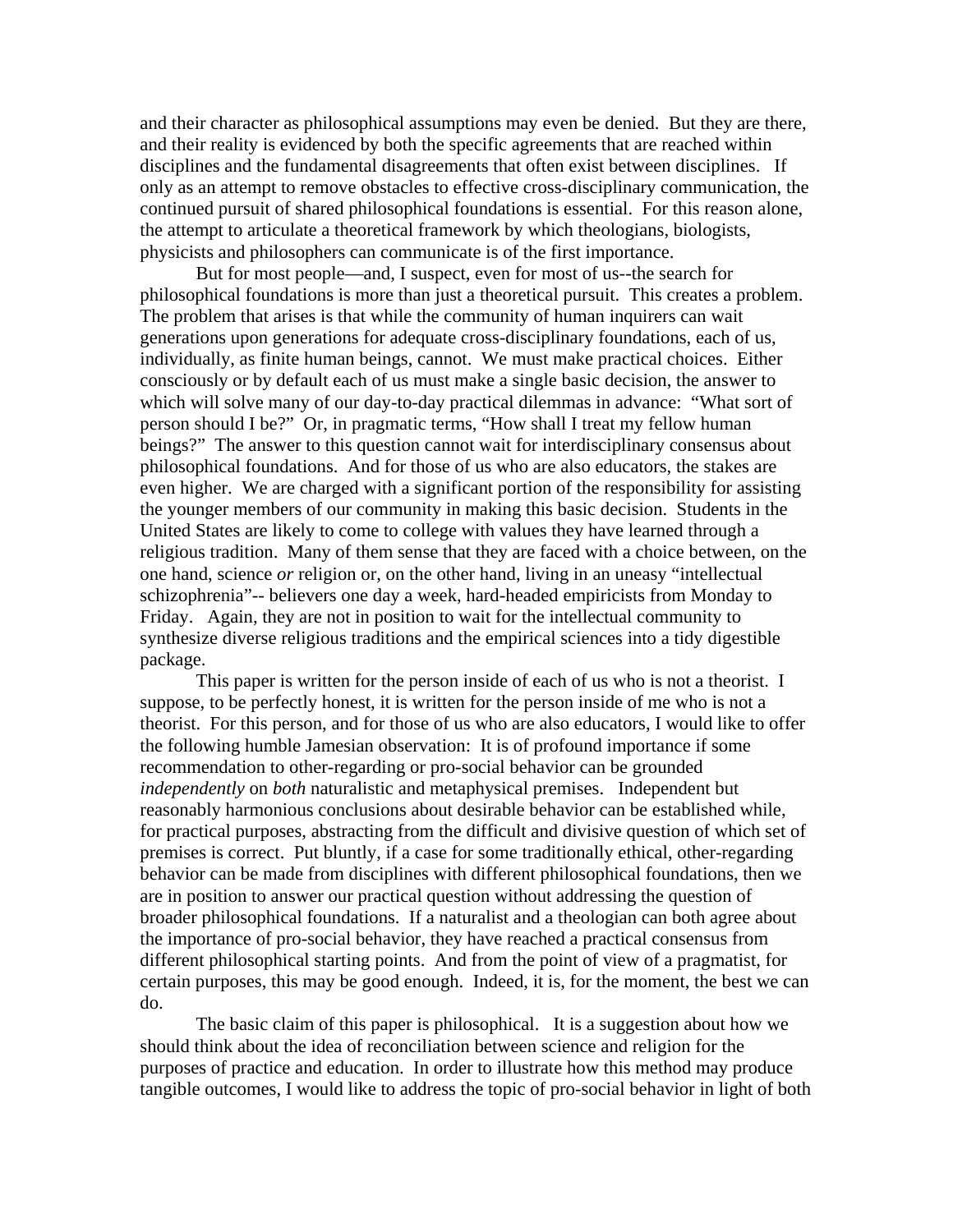the Christian tradition and evolutionary biology. Needless to say, what follows will be very incomplete, premised on brief accounts of agape-love and some influential work in evolutionary biology. But the value of the suggestion, if it has any, does not stand or fall with the "test case" which follows. Indeed, I suspect that an easier case for my claim about method could have been made by appealing to work which documents the psychological and physiological benefits of pro-social behavior without raising the challenges that evolutionary biology surely must. If the pragmatic method can bear even some fruit on this rugged terrain, however, perhaps it will have proven its fitness for other challenges.

James' pragmatic method is at times employed in a somewhat positivistic manner (as it was, initially, applied by its original author, Charles Peirce), appealing primarily to the external consequences of beliefs or ideas. It is also at times employed with an emphasis on internal consequences, the practical psychological consequences of beliefs or ideas. My analysis is skewed towards the first, somewhat cruder, approach. What sort of *behavior* is implied by a commitment to the ideal of Christian love? Are there any biologically premised arguments which recommend such behavior for its fitness consequences? Once we have addressed this question, we can then address the question of motive. I will offer my *apologia* for such a strategy in the concluding section.

# **A Pragmatic Assessment of Christian Love**

The basic organization of this section is as follows:

 $\overline{a}$ 

(1) If we temporarily abstract from the question of motive, we can examine a pragmatic account of what it means, in terms of external behavior, to be committed to a basic Christian ethical principle.

(2) Such practice is, to a substantial extent, equivalent to practices that have been shown to be advantageous, under certain conditions, in terms of fitness consequences. (3) It is then possible to address the issue of motive and argue for the likelihood that genuine altruistic desires may be partly to explain for the positive fitness consequences.

The noun "agape" is a derivative of the Greek verb *agapan* which is suggestive of a "respectful or unselfish love" (Viard, 1979).<sup>1</sup> Christian writers have traditionally emphasized a semantic continuity between its vernacular usage and the Greek translators' usage of *agapan*  and agape in the Septuagint, noting in particular that *agapan* was likely chosen because of its semantic similarity to the Hebrew *hesed* and its semantic difference from the Greek *eros*. In the Septuagint we have the beginning of the history of the Judeo-Christian usage of *agapan* and agape--the verb appears two-hundred times and the noun appears forty times. It is with the Christian writings of the first century--most famously in Matthew's claim that the law may be

<sup>&</sup>lt;sup>1</sup> James Barr, who is generally suspicious of reading theological meanings back into etymological origins, agrees: *agapan* "existed in Greek as early as Homer and already in classical times was used with senses quite close to those found in the [Septuagint] and the New Testament" (Barr, 1987, p. 8).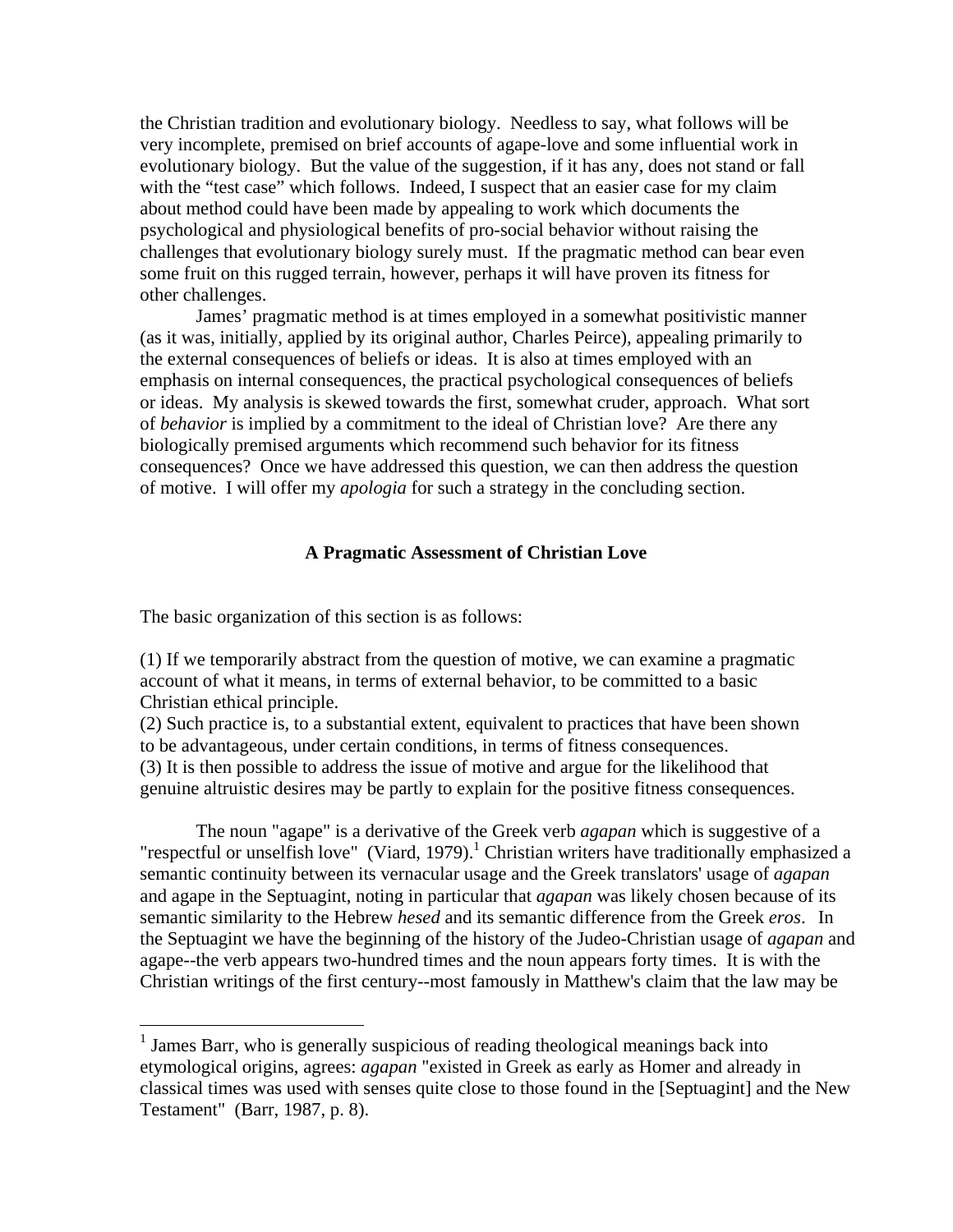summarized in the commandment of agape (Mt. 22:37-40) and in John's claim that God is agape (1 Jn. 4:16)--that agape becomes synonymous with Christianity. As Barr notes, whereas *agapan* in the Septuagint may have denoted not only nurturing love but also erotic love, agape, in the New Testament, is unequivocal: The paradigm of agape in the New Testament is the love of the Christian God for his creation.

A pragmatic account of the meaning of Christian agape asks, "What sort of practical effects would we expect to observe if someone were committed to agape as a central ethical principle?" Numerous interpretations have been offered. Important strains of Christianity have recommended everything from self-preference to self-denial (cf. Hallett, 1989). Because of the nature of this analysis, however, it is not necessary to converge on a single articulation of Christian love. In fact, it suits our purposes better to provide two possible interpretations of Christian love. We will then be in position to see how robust and rich a version of agapic love can be recommended on purely biological grounds.

For the sake of our analysis, I will distinguish two models of agapic behavior: (i) agape expressed as a commitment to justice, and (ii) agape expressed as a commitment to mercy.

(i) A commitment to agape as justice means, in practical terms, that the individual is committed to a combination of altruism and fairness. She is disposed to act altruistically, which is to say that she is willing to act in a pro-social manner and risk being exploited, in the short-term, for the sake of creating trusting relationships and engaging in pro-social behavior with others. She is honest and helpful when she encounters others, and she gives complete strangers the benefit of the doubt. She does not envy others. Her commitment to fairness, however, means that she not willing to be taken advantage of repeatedly. If she is wronged, she withdraws her cooperativeness. If, however, the guilty party expresses repentance through action, she is quick to forgive.

This is, no doubt, not the most generous description of agapic behavior that could be offered, but it is still substantially pro-social. In fact, we have probably set a practical standard that many people do not meet. Restraint from deception and anti-social behavior coupled with a preference for genuinely pro-social behavior is indeed a standard by which many of us would not wish to be judged. Consider what is rejected by such a disposition. Someone committed to agape as fairness does not cheat on her taxes; she honors agreements, both personal and financial, such as marriage or employment contracts. She tells cashiers when they have given her change on a twenty rather than a ten. She tips for good service, and she doesn't steal cable television. How many of us can still be said to possesses even this agapic disposition once its pragmatic consequences are clarified? At the risk of incrimination, I will confess that in the social environment where my values were formed—the north Bronx--such a disposition would kiddingly, but tellingly, be referred to as "saintly."

Agape as justice, once given pragmatic meaning, is a thinly veiled personification of the famous game theory strategy TIT-FOR-TAT. TIT-FOR-TAT, recall, is the successful strategy for the iterated Prinsoner's Dilemma invented by Anatol Rapoport. In evolutionary game theory, this strategy has a preference for altruistic behavior. TFT begins each interaction as an altruist and then copies its partner's strategy. Groups of cooperators turn out to be more fit than groups of selfish actors, but selfish actors do best when they can exploit altruists. TFT does not exploit others (i.e. it begins new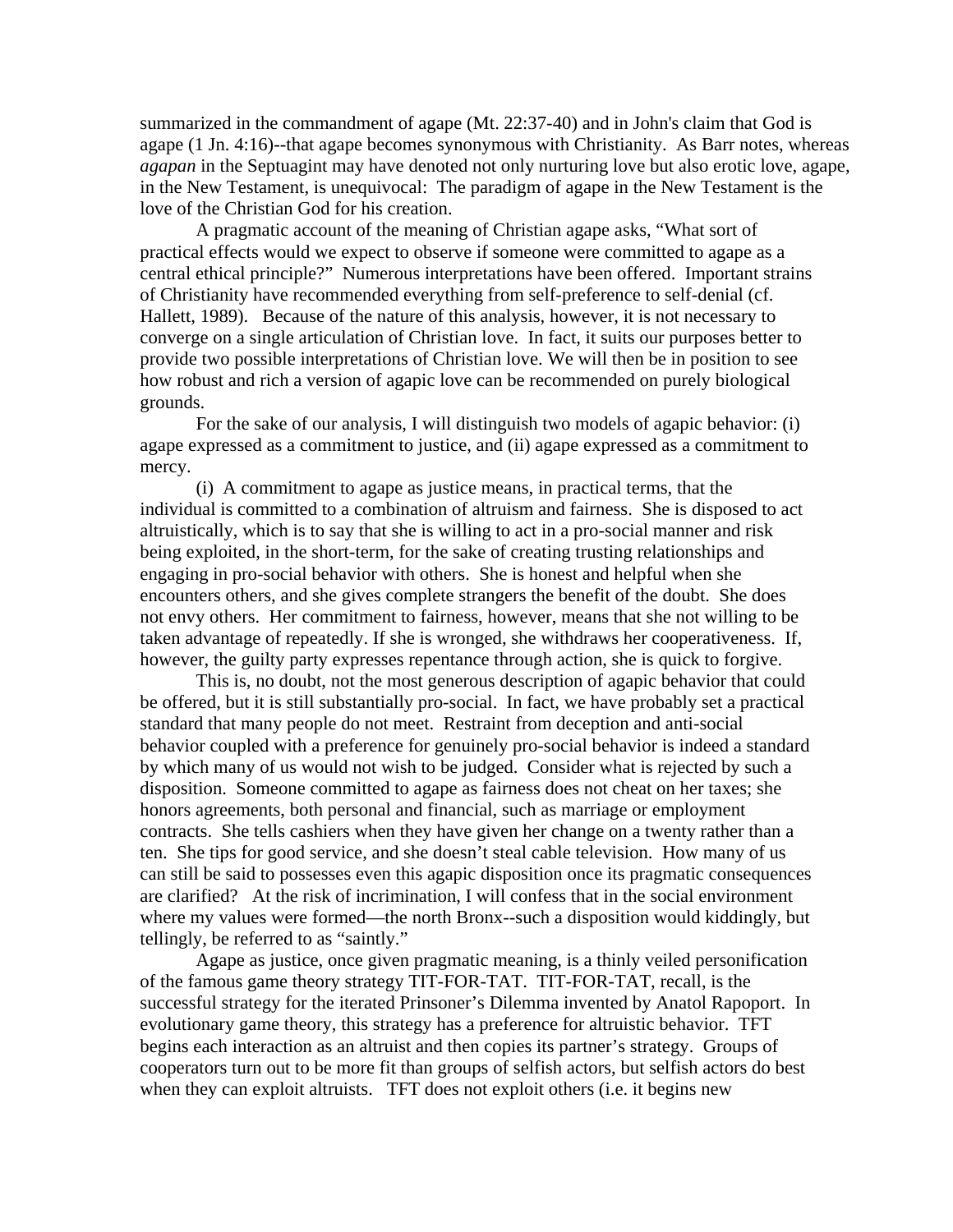interactions as trustworthy). It assumes, provisionally, that others are trustworthy. It does not like being exploited (it retaliates when "deceived") and it is willing to trust again, provisionally, when others "apologize" for past transgressions through pro-social actions. Sober and Wilson point out that the Iterated Prisoners Dilemma is an experiment about groups of individuals (Sober and Wilson, 1998). Of course the classic difficulty with group selection is that altruists within the groups are subject to exploitation from selfish individuals. TFT, as a moderately altruistic strategy, is somewhat vulnerable to exploitation. This, again, has nothing to do with motive. It is significant to realize that while group selection is sometimes invokes as an explanation of the evolution of altruism, multi-level selection theory does not itself require psychological altruism. Although group selection is one possible explanation of how psychological altruism could have evolved, group selection does not require motives or "minds" at all. It simply requires vehicles of fitness that are the primary explanation for the fate of some group of lower order units. The moral, irrespective of motive, is that groups of altruists can out-compete selfish groups depending upon the frequency of the altruistic trait.

But TFT is obviously a very simple strategy operating in a very artificial environment. What happens when we add social mechanisms that are more reflective of actual social contexts? In a 2002 article Sober and Wilson create a model of behavioral disposition which fits well with our pragmatic analysis. The "helpful nature" is the person with a disposition to engage in pro-social behavior, behavior that is consistent with our commitment to agape as justice: "people who do not exploit others, who avoid being exploited, and who punish exploiters" are "helpful natures" (Wilson and Sober 2002, 189). The category "helpful nature" is neutral with respect to motive. We do not know if a helpful nature's altruistic desires are ultimate or instrumental. But we do know that a helpful nature will act in a way consistent with our agape as justice model with or without an environment of social control. In other words, the helpful nature is not opportunistic. She is not continually maximizing self-interest. What is important about this category for us is that when a helpful nature is an environment of strong social controls, he or she will actually *out-compete* "unhelpful natures." Someone exhibiting a disposition consistent with our first category of agapic commitment will out-compete people who are willing to exploit others (people who fail to meet the pragmatic requirements of agape as justice). According to Sober and Wilson this could be for at least three reasons: First, unhelpful natures who cannot predict the presence and relevance of social controls perfectly will probably be punished. Second, unhelpful natures need to continually monitor their social environment for the presence of social controls. Third, because, in part, of reasons one and two, unhelpful natures may be punished preemptively before they have the opportunity to exploit again. The point Sober and Wilson make is consistent with common sense: in an environment of social control (including, we would assume, both state sponsored punishers and informal punishments based on reputation) helpful natures should, more often than not, out-compete unhelpful natures.

In sum, there is reason to believe that our first model of agape is an evolutionary successful strategy. It performs reasonably well in a vacuum, and even better when we account for a common condition of human social environments. The "helpful nature" is, in the right conditions, a good evolutionary strategy.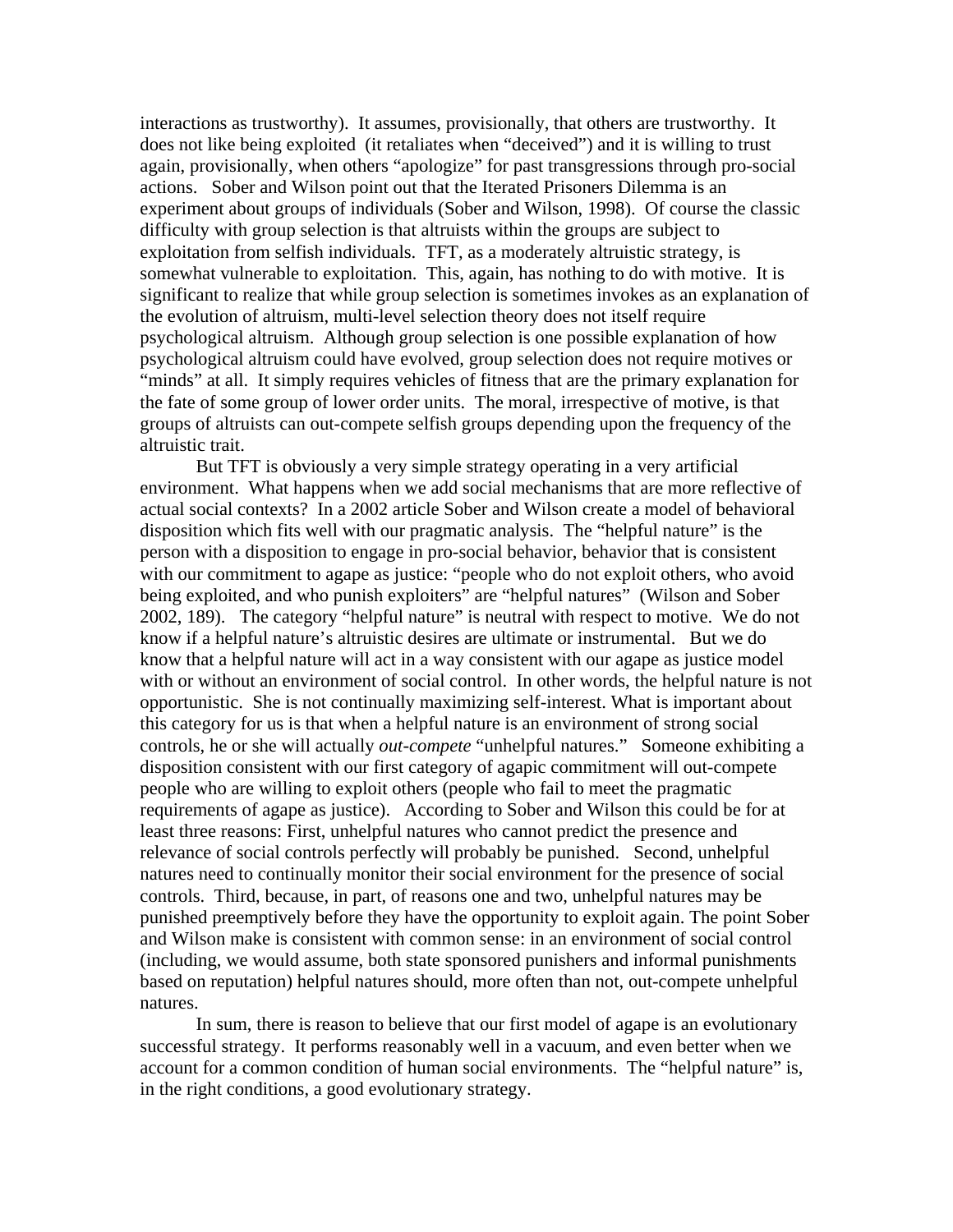(ii) Agape as mercy: Agape as mercy is defined by the Christian maxim to "love the enemy" or "turn the other cheek". This actor is altruistic and disposed to pro-social behavior just like the first, but his altruism is less conditional. In terms of patterns of behavior, we would expect this actor to be trustworthy and honest—like his predecessor—but he exceeds the standard of fairness. He forgoes justice: When he is wronged, he does not retaliate. He embraces the ideal of unconditional love which translates, in practice, to a willingness to be exploited. We should note that such an extreme interpretation of agape has, as we might expect, had relatively few pragmatic converts in the history of Christianity.

Is there any hope for the pure altruist, the altruist who is willing to engage an exploiter (the enemy) and suffer the consequences? It does seem as if game theory can take us a bit further down the road towards agape as mercy. Interestingly, in game theory, when the environment is altered in ways which make it more like a human society, even more forgiving strategies, such as Generous TFT, are likely to perform well. Ostracism, punishment of selfish individuals, memory of one's own prior actions, memory of partners' actions--all of these aid cooperative strategies (cf. Dukatkin, 1997, 28). Another real world consideration is the value of honesty. The agape as mercy actor has a reputation which ensures others of his value as a partner. As D.S. Wilson notes, citing Robert Frank, "your commitment to honesty makes you a valuable social partner, which can offset your vulnerability to selfishness. Saintly unconditional altruism can evolve in this fashion, although it seldom takes over the whole population" (Wilson, 2002, 192). Frank notes that to the extent that honesty traits are discernable in a person, the honest person has an advantage over others for social situations which require commitment: "The opportunist's goal is to appear honest while availing himself of every prudent opportunity for personal gain. He wants to seem like a good guy to the people who count . . . . If character traits are discernible however, this may not be possible. In order to *appear* honest, it may be necessary, or at least very helpful, to *be* honest." (Frank, 1988, 18). At best we can say that the saintly agapic actor will always do well when surrounded by like-minded people, and will have some social value to help protect him from exploiters in a mixed environment.

In sum, the general tenor of much of the work on cooperation and altruism is that nice guys do indeed finish first, sometimes. Within the context of a society with social controls and efficient mechanisms for sharing information about reputation, something between agape as fairness and agape as mercy may be the best policy. It is worth adding, I think, that in industrialized democracies we seem to be witnessing a transformation in the mechanisms of social control. Beyond the proliferation of new surveillance technologies (both visual surveillance and informational surveillance) we have also created efficient technologies for sharing our opinions of other reputations for fairness and honesty. As information becomes more available, individual and cooperate reputations become more valuable, creating a stronger disincentive for anti-social behavior. Ironically, as technology progresses we may be inching closer to mimicking ancestral environments in which one's reputation was of paramount importance. One false move on *Ebay*, as we all know, and millions of potential cooperators can be easily and effectively notified.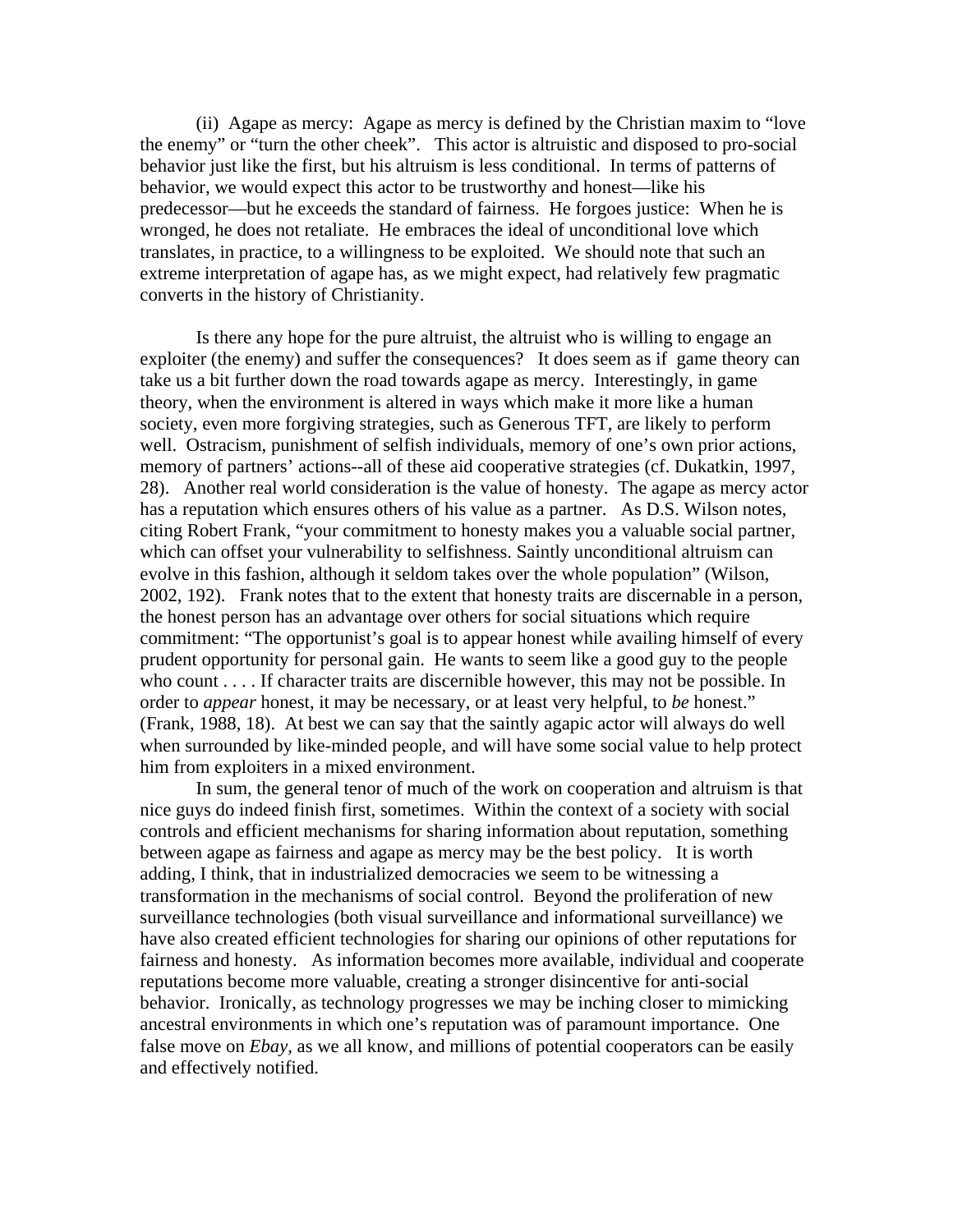Thus far we have not addressed the question of motive. I would like to once again rely on Sober and Wilson to point out that successful strategies mentioned above do not necessarily entail any theory of human motivation. Despite the fact that they are often used to confirm the presupposition of psychological egoism (that claim that all motives are irreducibly selfish), they are consistent with at least one alternate theory of human motivation--motivational pluralism--which claims that human beings do sometimes have irreducibly altruistic or other-regarding desires. Success does not necessarily imply selfishness.

The question Sober and Wilson ask is, "Given the advantageous nature of altruistic behavior for the group and, under certain conditions, for the individual, what mechanism(s) for this advantageous behavior was (were) most likely to evolve? Sober and Wilson argue that psychological altruism may have evolved as one proximate mechanism for reproductive fitness. It may be that genuinely altruistic desires could have evolved because this mechanism was evolutionarily advantageous. Why this mechanism as opposed to merely instrumental altruism? Because amongst the possible proximate mechanisms which could have been selected to produce the pro-social behavior that is beneficial, a redundancy of independent hedonistic and altruistic concerns for others would have been the most reliable mechanism. Since genuine altruism (altruism as an ultimate end) is a more reliable proximate mechanism for producing advantageous behavior than egoism alone (altruism only as an instrumental desire), then genuine altruism may very well have evolved in conjunction with egosim. Since two proximate mechanisms are better than one, and since psychological altruism is a more direct indicator of how others are doing, there is reason to believe what seems commonsensical, that people have both altruistic and egoistic motives. The result is Sober and Wilson's motivational pluralism, which denies that altruistic motives are entirely instrumental all the time.

Much work has been done to explain the evolution of cooperative behavior. Obviously, this sketch just scratches the surface. But work performed with the intent of explaining how cooperation could evolve amongst psychological egoists proves nothing about the actual motives. If there is reason to believe that psychological altruism could have evolved as one proximate mechanism along with egoism, the arguments which point out the success of cooperative behaviors can be used, ironically, to help undermine the basic assumption that all motives are ultimately egositic.

#### **The Pragmatic argument for pro-social behavior**

It is said that the sign of a good compromise is that neither side is happy. I suspect that by this standard the pragmatic approach succeeds wonderfully. I suspect that representatives from both traditions invoked in the above discussion will have serious and understandable reservations with my pragmatic compromise. For the devoted Christian, reducing belief in the Christian God, the embodiment of agape, to a number of beneficial consequences for behavior seems to impoverish the tradition immeasurably. Does not Paul write, "If I give everything I have to feed the poor . .. but have not love, I gain nothing (1 Cor 13:2-3)? When agape is recommended as a recipe for biological success, has not something gone horribly awry? Biologists, I suspect, may be uneasy with my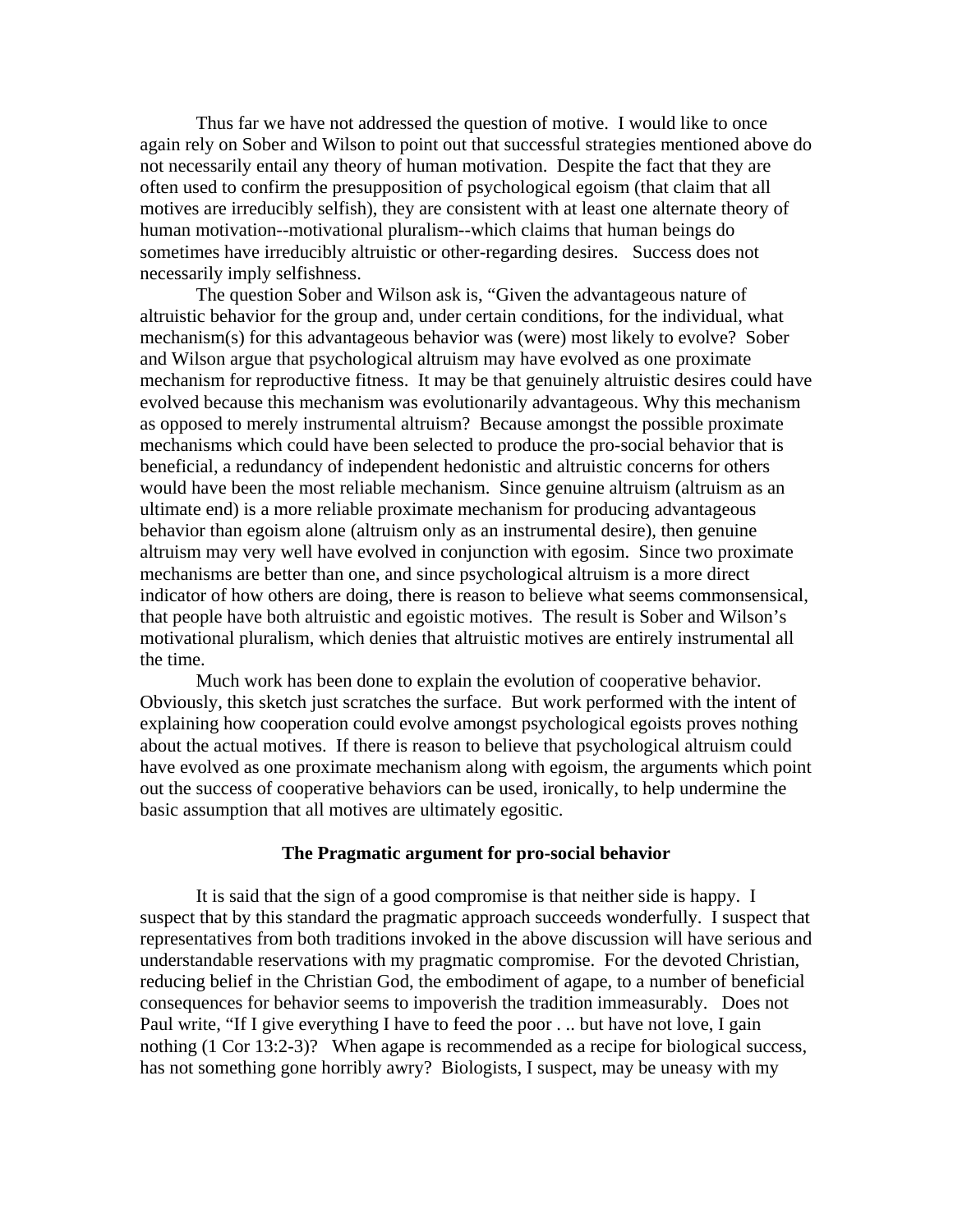brief and selective account of game theory and my choice to rely at times on Multi-Level Selection theory.

The arguments above, however, need not *merely* be appeals to self interest, though they surely do point out the advantageous consequences of agapic behavior in certain contexts. They may appeal, independently, to *both* egoistic and altruistic components of the human psyche. Pointing out the successfulness of pro-social strategies is not necessarily an appeal to crass egoism. It may be an appeal to dual motivations This said, however, there may be cases in which such an egoistic appeal is still warranted. Recall the context of our analysis. The pragmatic alternative to the quest for philosophical foundations is performed with the intent to answer the urgent question "How shall I live?" Just as Sober and Wilson appeal to the "Two are better than one principle" (Sober and Wilson, 1988, 307) in their case for altruism, so do I appeal to this principle in my case for answering this important question. Two independent arguments for pro-social behavior are better than one. If they each follow from different sets of premises—or appeal to different sides of us--then all the better. Limitations do exist for this method, but I do not think it necessary to apologize for them. As theorists, we are right to be skeptical of compromise. But for practical purposes we are faced with an urgency that makes compromise at times necessary. We must each decide how we are to conduct ourselves in the world. The pragmatic approach to pro-social behavior points out that acting on behalf of the other is, in most cases that we would likely encounter, recommended on both theological and biological grounds, both metaphysical and naturalistic premises. It can be agreed upon in the absence of deeper philosophical foundations.

And, perhaps most importantly, the pragmatic approach to pro-social behavior provides one with a compelling pedagogical tool. The fact is that fewer and fewer students will accept purely theological or philosophical arguments for ethical principles. The best argument for adopting pro-social ethics used to be the reality of the some metaphysical ethical foundation, perhaps the reality of a deity. The current wave of public religiosity in America notwithstanding, I believe that as educators we need more persuasive tools for fostering pro-social behavior than arguing merely from metaphysical foundations. This strategy has simply become unpersuasive. I argue for an effective redundancy in pedagogical method for bringing about pro-social behavior. It is true that biological premises cannot take us all the way to the ethical principle that is, in various articulations, at the heart of numerous world religions. But we should realize as educators that more and more young people see the lack of evidence for the metaphysical as a positive argument *against* pro-social behavior. More and more young people assume that if there is no metaphysical foundation for ethics then there is no foundation whatsoever for ethics. Recommending pro-social behavior on both theological and naturalistic grounds is the most persuasive tool that I have found as an educator. It allows the student to answer an urgent and answerable question---How shall I live? without answering the more speculative and difficult question, "Is this all there is?" If it is indeed the case that there truly are theological grounds to agapic love, I suspect that we could do worse than give a confused and thoughtful young person advice that has saved many from a life of addiction and despair: "When all else fails, fake it 'till you make it." As theorists we may not get what we want, but as human beings, we will get what we need.